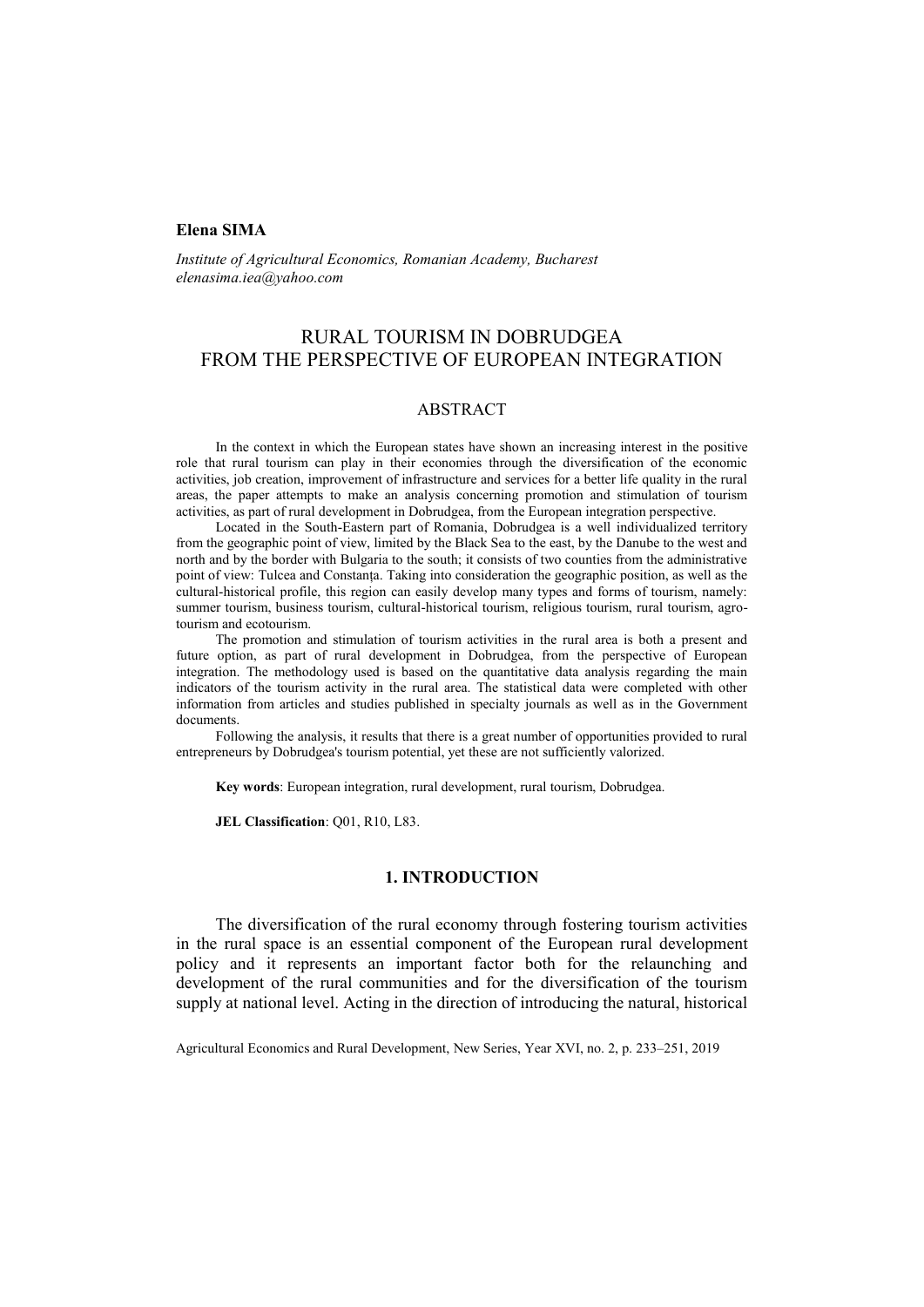and cultural patrimony in the economic circuit, rural tourism stimulates the development of activities in other branches, creating new jobs and generating alternative incomes through the diversification of activities; thus it contributes directly and/or indirectly to economic growth in certain localities, zones and regions and implicitly to the growth of population incomes.

The Romanian effort to develop and promote tourism in the rural area is also complemented by the support from the European funds starting with the year 2000, according to the rural development priorities and directions of the National Rural Development Plan (NRDP), established in close connection with the community priorities according to the analysis of the socio-economic and environmental situation, obtained on the basis of available statistical data.

In this context, the paper contains an analysis of the statistical data following the implementation of measures that foster the promotion and development of tourism activities in the rural communities from Dobrudgea.

### **2. STATE OF KNOWLEDGE**

Located in the south-eastern part of Romania, between the Black Sea to the east, the Danube to the west and north, and the border with Bulgaria to the south, Dobrudgea's territory is a historical and geographic province that exceeds Romania's present boundaries. From the administrative point of view, in Romania it covers an area of 15,570 km<sup>2</sup>, divided between two counties: Constanța  $(7.071 \text{ km}^2)$  and Tulcea  $(8,499 \text{ km}^2)$ , included in the South-East development region of Romania; it has 17 urban settlements (4 municipalities and 13 towns), 104 communes and 322 villages with a population of 884,406 inhabitants on January 1, 2016 (4).

Constanța county is the most urbanized county from Romania, marked by the presence of three municipalities (Constanța, Medgidia, Mangalia), eight towns (Cernavoda, Eforie, Hârșova, Murfatlar, Năvodari, Negru Vodă, Ovidiu, Techirghiol) and by the entire network of tourist resorts on the Black Sea shore (Năvodari, Mamaia, Constanța, Agigea, Eforie Nord and Sud, Costinești, Olimp, Neptun, Jupiter, Cap Aurora, Venus, Saturn, Mangalia, 2 Mai, Vama Vache).

In Tulcea county, 40.54% of its area (i.e. 3446 km²) is covered by the newest relief unit, represented by the Danube Delta and the lagoon complex Razim-Sinoe, with limited dwelling possibilities; this relief unit, at present, has a triple international status: Biosphere Reservation, Ramsar site (wetland of international importance) and World Natural and Cultural Heritage site.

The ethnic structure of the two counties includes: Romanians and Macedo-Romanians (over 90%), Turks (over 3%), Tatars (over 3%), Rroma people (under 1%), Lipovans (under 1%), Hungarians (under 0.5%) and other nationalities (under 0.5%). As a result, the religious structure includes: Orthodox (over 90%), Muslims (over 6%), Roman Catholics (under 1%), Old-Rite Christians (under 0.5%), Pentecostals (under 0.5%), Adventists (under 0.5%), other religions (under 0.5%).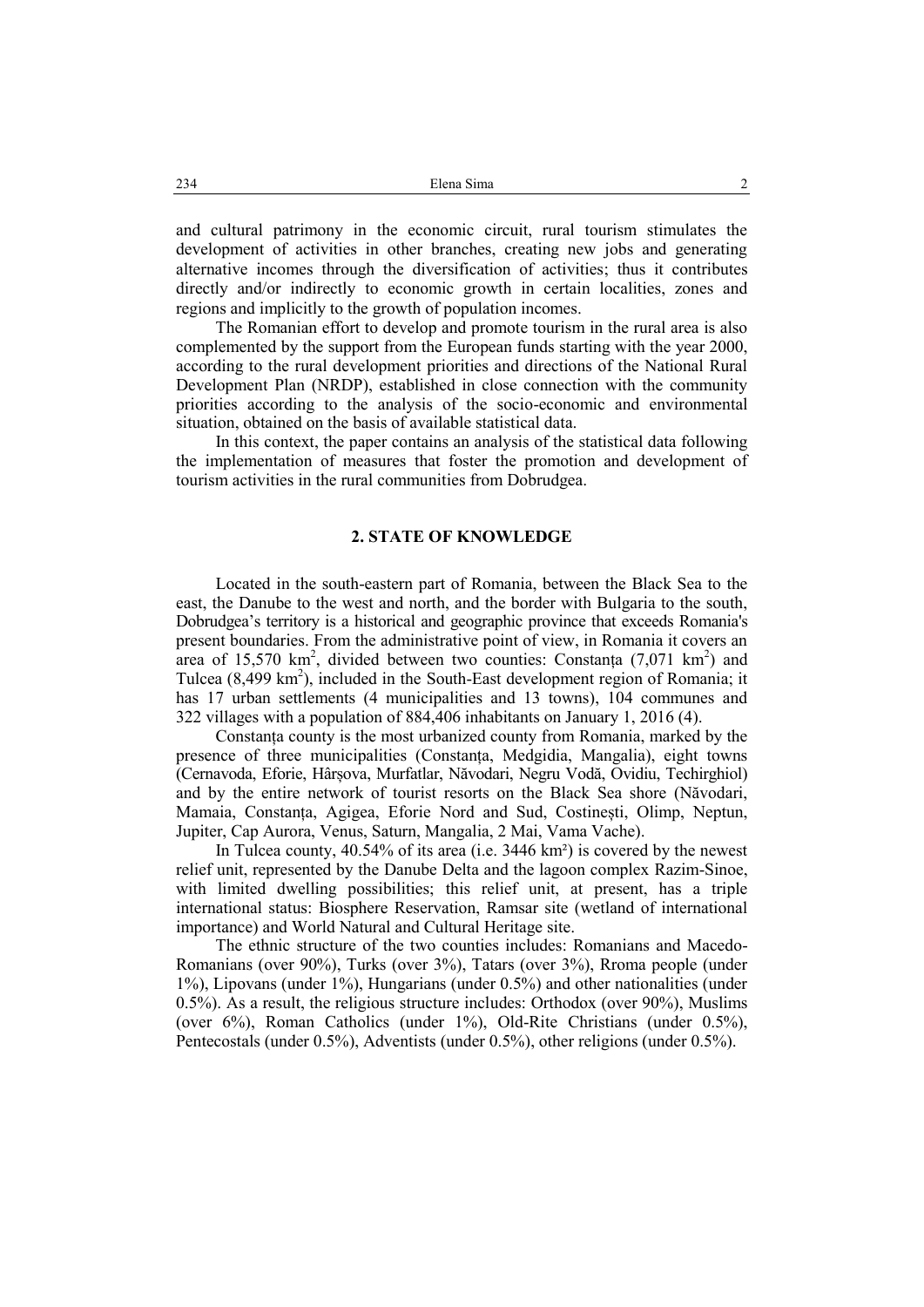Another important characteristic is represented by the harmonious blending of the old and new, of tradition and modernity. This complementarity makes Dobrudgea more attractive to tourists and gives them the possibility to know and understand the history and tradition of the places they visit.

Dobrudgea's territory represents a true reason for a travel in space, time and spirituality, where nature, history, creed and traditions are intermingled into a unique picture. The Dobrudgean tourism is dominated by mass tourism, with great potential for summer tourism, balneary tourism, recreational and leisure tourism, sports and nautical tourism, scientific and business tourism, cultural and historical tourism, cruise tourism, eco-tourism, rural tourism and agro-tourism. The main tourist attractions in Dobrudgea are the Black Sea Coast, the Danube Delta and the Măcin Mountains National Park.

After the year 2000, the number of all categories of rural tourism accommodation structures from Dobrudgea grew as a consequence of Romania's EU membership and of using non-refundable financing for the tourism sector development. The European pre-accession program 2000–2006 provided Community financial support through SAPARD fund (created for the pre-accession program for agriculture and rural development, the acronym for "Special Pre-Accession Programme for Agriculture and Rural Development"). The European post-accession programs 2007–2013 and 2014–2020 continued to provide Ccommunity financial support through EAFRD (European Agricultural Fund for Rural Development).

### **3. MATERIAL AND METHOD**

This paper contains an analysis and synthesis of the information on the promotion and stimulation of tourism activities as part of rural sustainable development in Dobrudgea's countryside, from the European integration perspective. The methodology comprised the statistical analysis of primary data using Excel quantitative analysis program as working tool. The statistical data on which the analysis was based were national data and data for two counties: Tulcea and Constanța, which covered the period 2000–2018 and had the following sources: i) statistical data from the National Institute of Statistics (NIS) available online – www.tempoonline; ii) the web sites of the Sud-Est Regional Development Agencies; iii) other official sources.

The paper also contains a brief characterization of the natural and anthropic potential from Dobrudgea, followed by the analysis of the main indicators of the rural tourism activity: tourist reception structure with accommodation functions, tourist existing accommodation capacity, tourist existing accommodation capacity in operation, tourist arrivals and overnight stays in the rural localities with tourism activity and a brief characterization of the four rural settlements with the greatest tourism potential in Dobrudgea.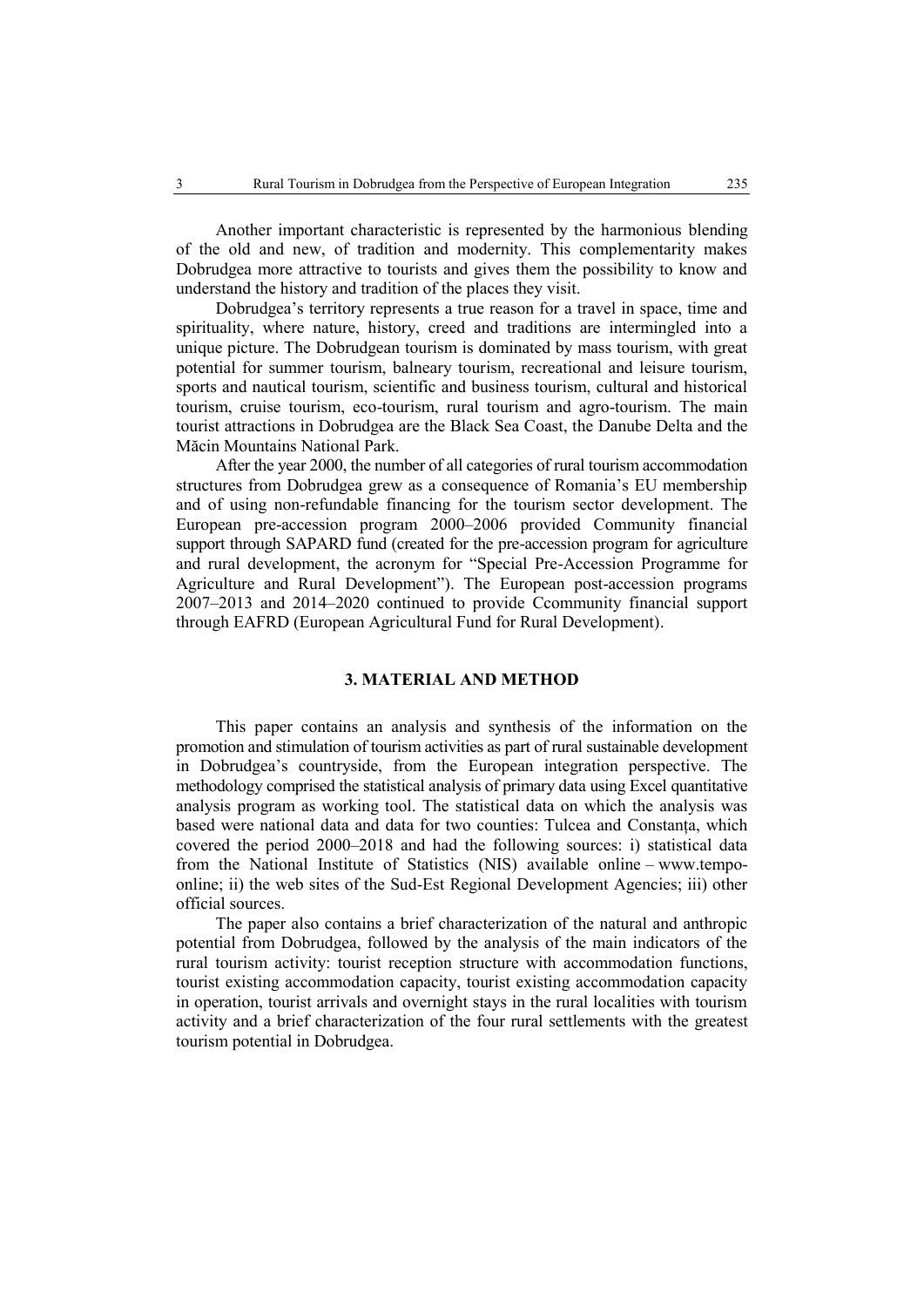On the basis of these synthetic indicators of the rural tourism activity we calculated: a) net utilization index of the tourist accommodation capacity in operation, according to the formula:  $I_n = (N/C_f)$  x 100, where:  $I_n$  is the net utilization index of the tourist accommodation capacity in operation; N is the number of overnight stays in a certain period;  $C_f$  is the tourist accommodation capacity in operation; b) average length of stay, according to formula: **DM = (Nin/Ns),** where: Nin is the number of overnight stays, and Ns is the number of tourist arrivals in a certain period. On this basis we shall briefly outline the rural tourism trends in the two counties and the main factors that have determined the respective evolutions.

### **4. RESULTS ADN DISCUSSIONS**

### 4.1. THE TOURISM POTENTIAL IN DOBRUDGEA

Dobrudgea's tourism vocation is equally conferred by its geographic position, characterized by a beautiful and diverse landscape, as well as by the culturalhistorical profile of the region, with rich and various archaeological remains and historical monuments.

*Natural potential in the region.* In Dobrudgea, the natural tourism resource is determined by:

– The Romanian Black Sea Coast, with its specific tourism potential represented by the entire network of tourist resorts;

– The Danube Delta and the lagoon complex Razim-Sinoe with a great diversity of aquatic and terrestrial ecosystems, with true opportunities for ecotourism activity;

– The Măcin Mountains, located in the north-western part of Tulcea county, are a special and unique territory from Europe, with protected ecosystem characteristics for the Pontic-Balkan steppe, the SubMediterranean and Balkan forests, within the Hercinic mountains, the oldest mountains in Romania and among the first formed on the European Continent.

*Anthropic potential of the region.* The Dobrudgean tourism patrimony is enriched by the numerous monuments and archaeological sites, of architectural ensembles and reserves, of memorial monuments and ensembles, of technical and art monuments, of museums and other elements of folk art located both in the urban and rural areas.

The monuments and archaeological sites of ancient times can be known by visiting the remains of human settlements established by the pre-historical, Geto-Dacian, Greek and Roman civilizations existing on the territory of Constanța and Tulcea counties.

The religious tourism objectives include worship places and cemeteries belonging to several religions and represent attractiveness elements by the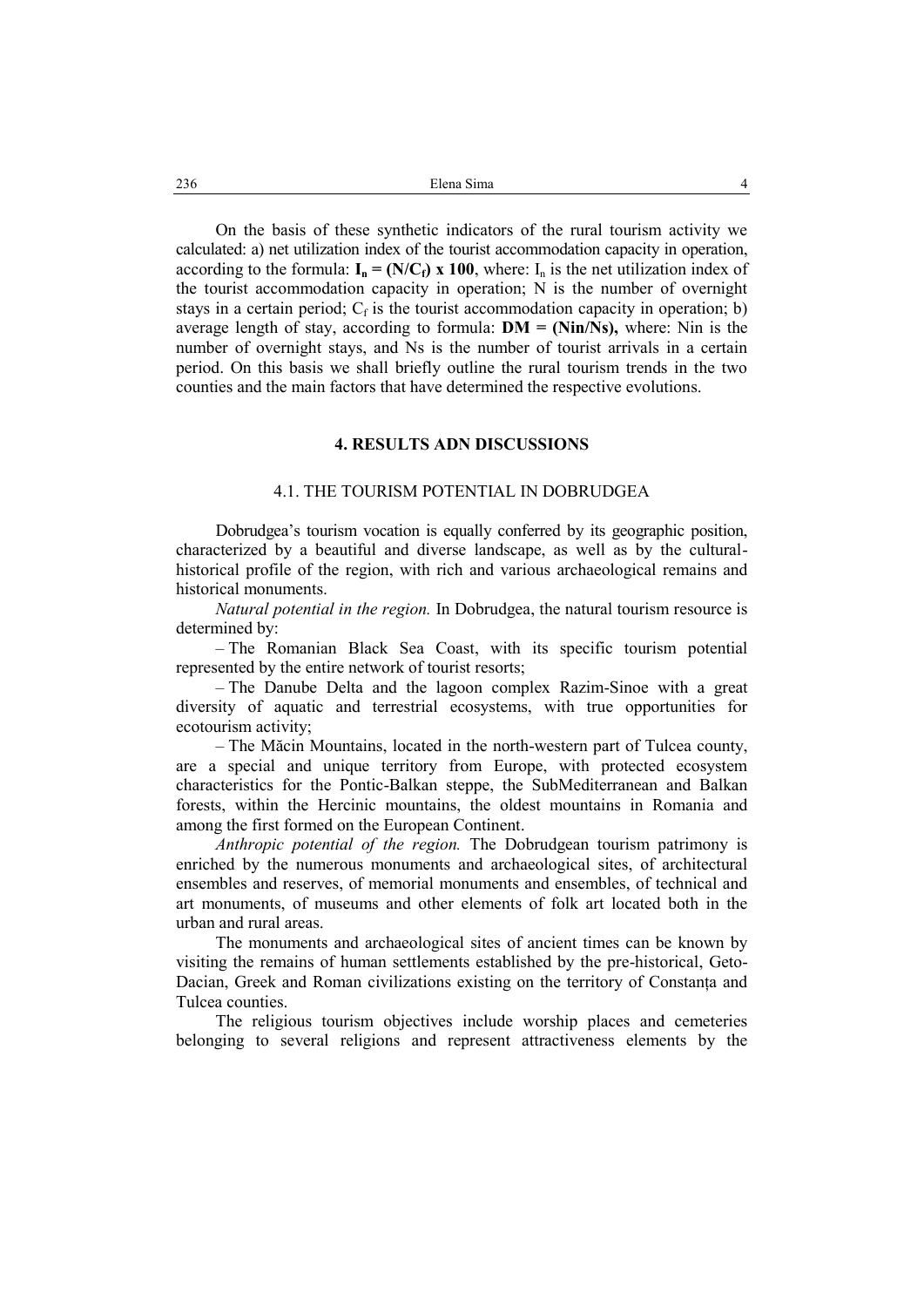significance of feasts (titular saints), age of settlements and architectural style, location. The new worship places were added to the old monasteries and churches with important religious significance in Constanța county and Tulcea county.

In the southern part of Dobrudgea, in Constanta county, where Turkish and Tatar communities are living, there is a large number of mosques and Muslim places of worship, while in Tulcea County there is a smaller number of Muslim worship places.

Dobrudgea is one of the most multicultural parts of Romania, with a rich diversity of languages, religions and customs. The many ethnical communities created an original material and spiritual culture, where we can notice the traditional houses from reed and earth from the Danube Delta.

Of great importance for cultural tourism, we can mention the archaeology museums (Adamclisi, Histria), art museums (Limanu, Topalu), ethnographic museums (Enisala), scientific and technical museums, memorial houses (Panait Cerna, in Tulcea county). The hydro constructions (bridges, lighthouses on the Danube and the Black Sea) stand out in the areas where they are located.

## 4.2. THE MAIN INDICATORS OF THE RURAL TOURISM ACTIVITY IN DOBRUDGEA

In this chapter, we shall investigate the main indicators of tourist circulation in the rural area from Tulcea county and Constanța county in the period 2000– 2018; on this basis, we shall briefly outline the rural tourism trends in the two counties and the main factors that have determined the respective evolutions.

In Tulcea county, the Danube Delta was and remains an important tourism objective, both for internal and foreign tourism. Five rural localities with tourism activity are located in the Danube Delta (Sfântu Gheorghe, C.A. Rosetti, Chilia Veche, Crișan and Maliuc), and the access to them is by the three Danube Arms: Chilia, Sulina and Sfântu Gheorghe. The other rural localities with tourism activity lie in the limitrophe area of the Danube Delta, with access by modernized county roads (Table 1).

Constanța county has 12 rural localities registered in the statistical database, out of which six localities (Limanu with the villages 2 Mai and Vama Veche, 23 August, Costinești, Tuzla, Agigea, Corbu) are located in the proximity of the Black Sea shore, near the tourism resorts with proper accommodation, leisure and treatment infrastructure; other four localities are located on the right bank of the Danube River (Oltina, Saligny, Seimeni, Horia), and other two (Valu lui Traian and Mihail Kogălniceanu) lie at 16 km and 27 km respectively from Constanța municipality (Table 1).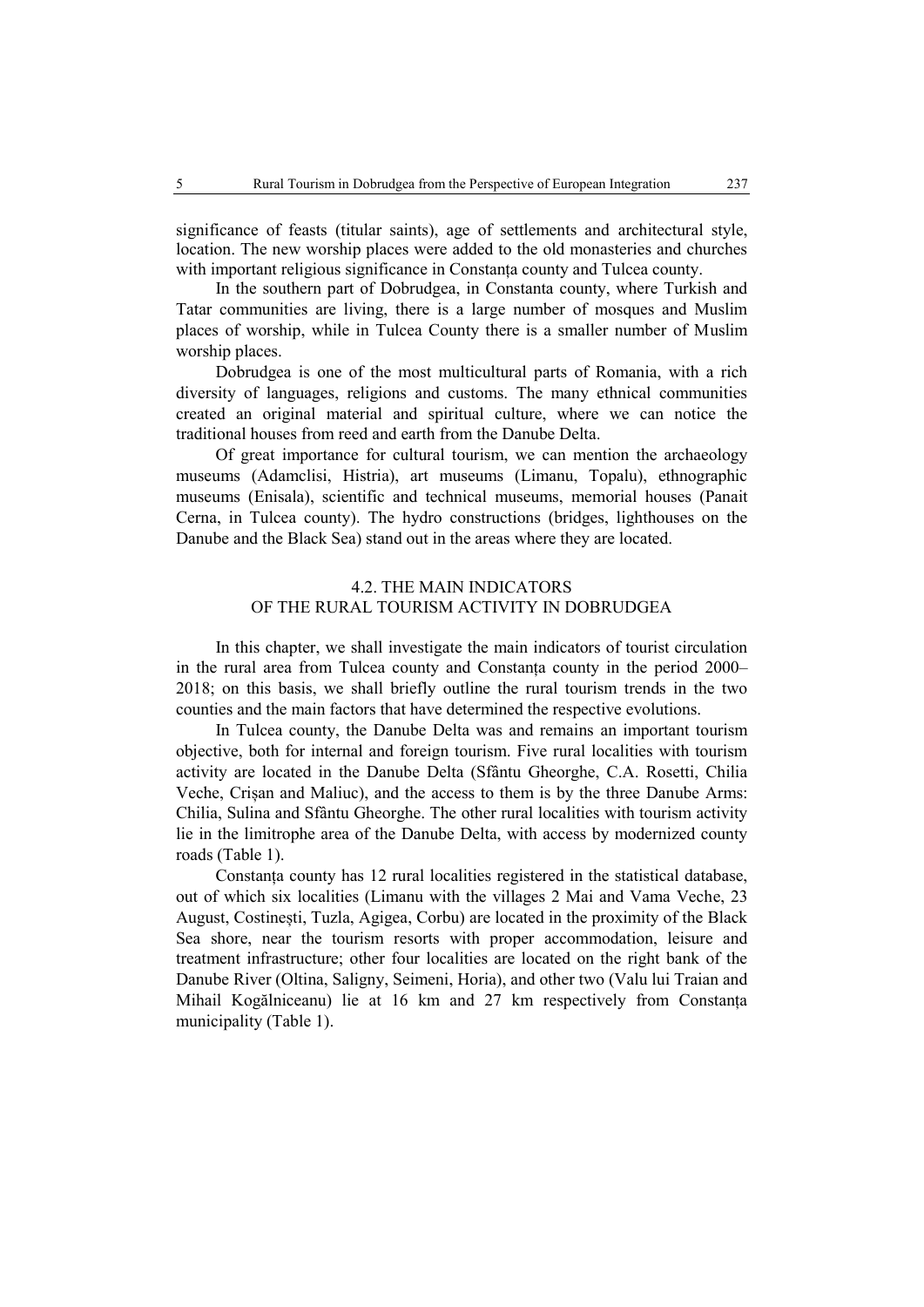Each rural locality represents an entity with personal particularities and specific activities, which have to be identified and valued as efficiently as possible, also from tourism point of view.

| Table 1 |  |  |
|---------|--|--|
|         |  |  |

|  |  | List of rural localities statistically monitored from tourism activity point of view |  |  |  |
|--|--|--------------------------------------------------------------------------------------|--|--|--|
|  |  |                                                                                      |  |  |  |

| Crt. no.       | Tulcea county   | Constanța county    |
|----------------|-----------------|---------------------|
|                | Baia            | 23 August           |
| $\overline{2}$ | <b>Bestepe</b>  | Agigea              |
| $\overline{3}$ | C.A. Rosetti    | Corbu               |
| $\overline{4}$ | Chilia Veche    | Costinesti          |
| 5              | Crisan          | Horia               |
| 6              | Jurilovca       | Limanu              |
|                | Mahmudia        | Mihail Kogalniceanu |
| 8              | Maliuc          | Oltina              |
| 9              | Murighiol       | Saligny             |
| 10             | Nufăru          | Seimeni             |
| 11             | Sfântu Gheorghe | Tuzla               |
| 12             | Somova          | Valu Traian         |
| 13             | Valea Nucarilor |                     |

*Source:* Tempo-online database, 2018, http://www.insse.ro/

Out of the existing indicators, we selected the following for the rural localities with tourism activity from Tulcea and Constanța counties: tourist reception structure with accommodation functions, tourist existing accommodation capacity, tourist existing accommodation capacity in use, tourist arrivals and overnight stays (beds).

The rural tourism accommodation structures represent the most important component of the specific technical-material base, as they respond to one of the fundamental needs of tourists, i.e. rest and lodging.

In the investigated period, from the total tourism accommodation structures in Tulcea county, the share of rural tourism units in total ranged from 72% to 87%, while in Constanta county the share of rural tourism units in total ranged from  $6\%$ to 9%. A first finding reveals that the rural tourism accommodation structures are characteristic for Tulcea county as against Constanța county, where the urban tourism accommodation structures have a large number.

The main types of establishments with accommodation functions, in which the tourism activity of the rural settlements has developed, are the following: hotels, tourism villas and agro-tourism boarding houses (Table 2). The number, comfort level and their facilities have fluctuated from year to year and from one locality to other.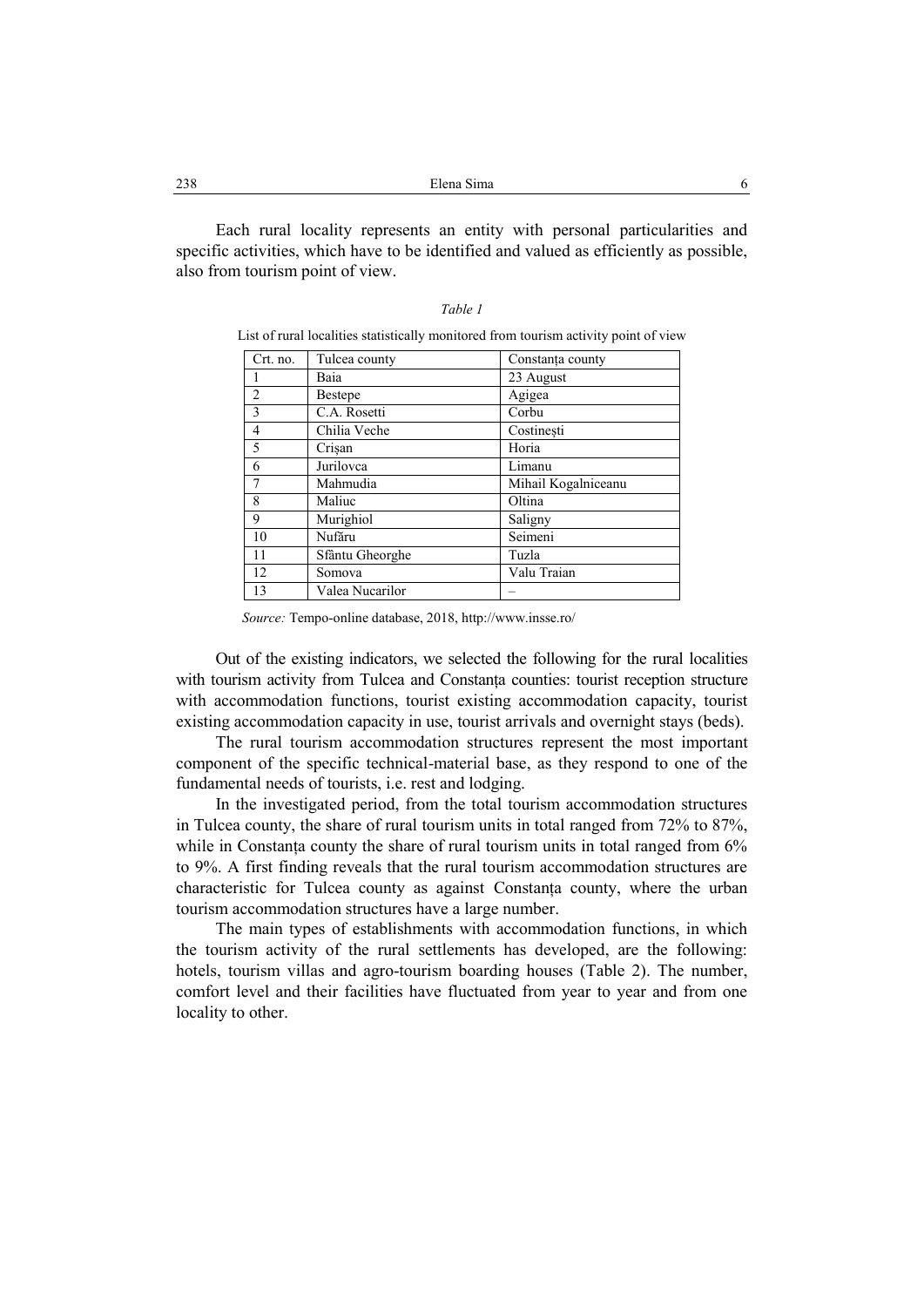### *Table 2*

## The distribution of the rural tourism establishments with accommodation functions in the rural settlements from Dobrudgea, in the period 2000–2018

| No. | Type of establishments       | Constanța county            | Tulcea county               |
|-----|------------------------------|-----------------------------|-----------------------------|
| 1   | Hotels                       | 23 August, Costinești,      | Beștepe, Crișan,            |
|     |                              | Limanu, Mihail              | Mahmudia, Maliuc,           |
|     |                              | Kogălniceanu, Seimeni       | Murighiol, Somova, Valea    |
|     |                              |                             | Nucarilor                   |
| 2   | Motels                       | Saligny                     | Murighiol                   |
| 3   | Hostels                      | Costinești, Limanu, Saligny |                             |
| 4   | Tourist inns                 |                             | Valea Nucarilor             |
| 5   | Tourist villas               | Agigea, Costinești, Limanu, | Jurilovca, Murighiol,       |
|     |                              | Tuzla                       | Sfântu Gheorghe, Somova     |
| 6   | <b>Bungalows</b>             | Costinesti                  |                             |
| 7   | Tourist chalets              | Limanu                      | Jurilovca                   |
| 8   | Holiday villages             |                             | Nufăru                      |
| 9   | Camping sites                | Limanu                      | Sfântu Gheorghe             |
| 10  | School and pre-school camps  | Limanu                      |                             |
| 11  | Tourist halting places       | Limanu                      | Maliuc                      |
| 12  | Tourist cottages             | Costinesti                  | Jurilovca                   |
| 13  | Tourist boarding houses      | Costinesti                  | Valea Nucarilor             |
| 14  | Agro-tourist boarding houses | Costinești                  | Baia, C. A. Rosetti, Chilia |
|     |                              |                             | Veche, Crișan, Jurilovca,   |
|     |                              |                             | Mahmudia, Maliuc,           |
|     |                              |                             | Murighiol, Nufăru           |
| 15  | Ship accommodation places    |                             | Maliuc, Valea Nucarilor     |

*Source*: Tempo-online database, 2019, http://www.insse.ro/

In Tulcea county, the evolution of the main indicators for the rural tourism activity (Table 3) reveals that:

– the number of tourist accommodation structures increased from 66 units in 2000 to 261 units in 2013;

– the existing rural tourism accommodation capacity increased from 1085 beds in 2000 to 5229 beds in 2018;

– the accommodation capacity in use (number of beds-day) fluctuated from year to year, best years being 2008 and 2018;

– the number of tourist arrivals in the rural tourism reception structures had a fluctuating trend;

– it also results a modest evolution of the number of tourists who stayed overnight in the rural tourism accommodation structures, which shows that the promotion and quality of the rural tourism product has not received sufficient attention;

– the net use index of accommodation capacity and the average length of stay in the rural accommodation structures had an oscillating evolution in the investigated period.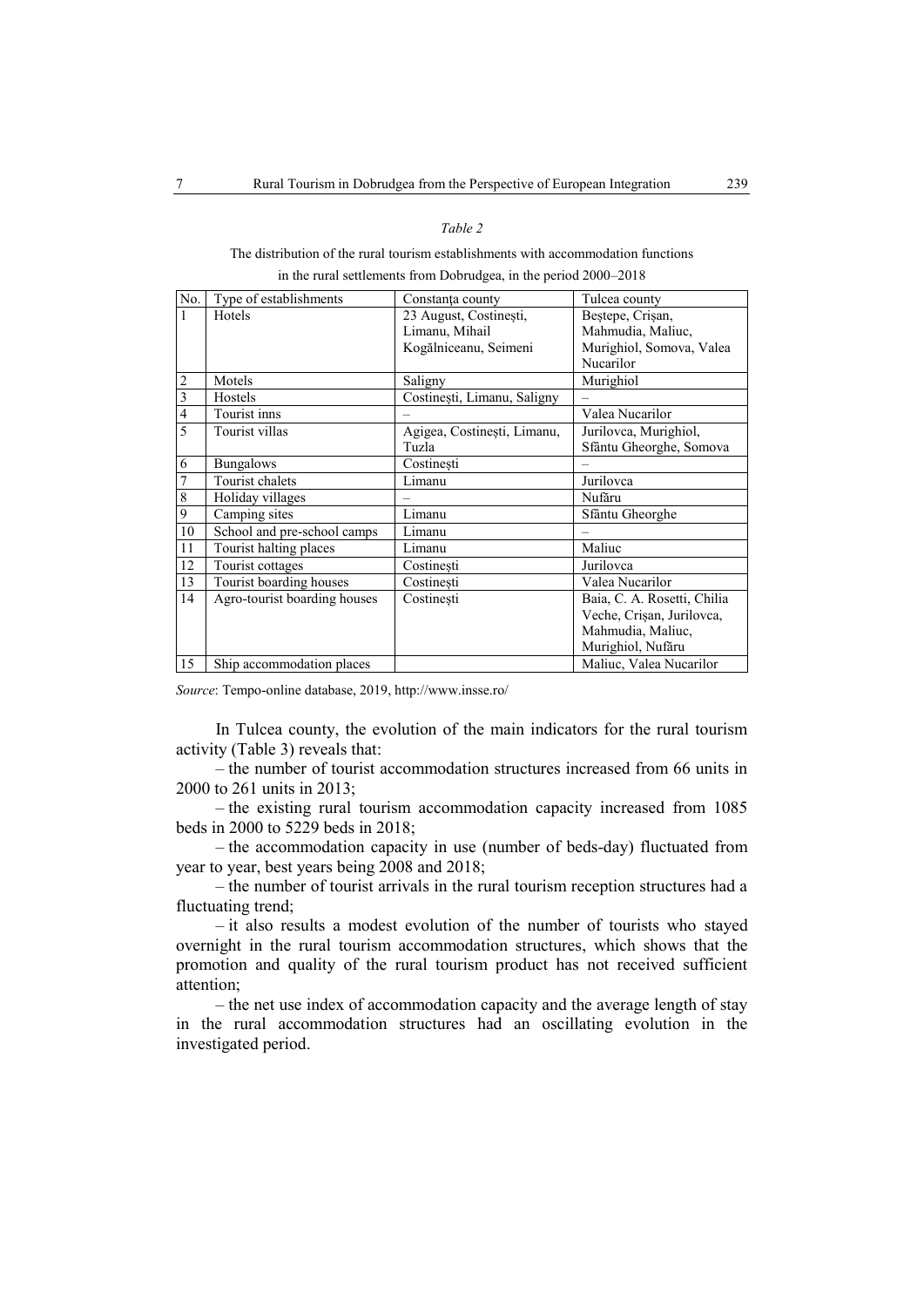| 240<br>__ | Elena Sima |  |
|-----------|------------|--|
|           |            |  |

The decrease in the rural tourism activity, not only in the year 2011, can be explained by the effects of the legislative changes in the accreditation of the tourist accommodation structures. The low value of synthetic indicators of the rural tourism activity also indicates other causes, such as: low accessibility to certain tourism areas, poor quality of services provided in certain tourism areas, unequal modernization of existing infrastructure, poor promotion of existing rural tourism potential.

| ۰.<br>۰.<br>I |  |
|---------------|--|
|---------------|--|

Evolution of the main indicators of the rural tourism activity in the rural areas of Tulcea county

| Years | Structures |                        | Tourism accommodation<br>capacity |                 | Tourism accommodation activity |                  |                              |
|-------|------------|------------------------|-----------------------------------|-----------------|--------------------------------|------------------|------------------------------|
|       | Number     | existing<br>no. places | in use<br>no.<br>places-days      | arrivals<br>no. | beds<br>no.                    | Net use<br>index | Average<br>length of<br>stay |
| 2000  | 66         | 1085                   |                                   |                 |                                |                  |                              |
| 2001  | 69         | 1117                   | 107242                            | 10487           | 19322                          | 18.0             | 1.8                          |
| 2002  | 67         | 1082                   | 109465                            | 8632            | 17535                          | 16.0             | 2.0                          |
| 2003  | 83         | 1507                   | 91082                             | 10903           | 17611                          | 19.3             | 1.6                          |
| 2004  | 105        | 1747                   | 151069                            | 21242           | 36995                          | 24.5             | 1.7                          |
| 2005  | 96         | 2173                   | 121081                            | 22914           | 45180                          | 37.3             | 2.0                          |
| 2006  | 115        | 2480                   | 196230                            | 15788           | 35084                          | 17.9             | 2.2                          |
| 2007  | 74         | 1708                   | 185490                            | 19119           | 38497                          | 20.8             | 2.0                          |
| 2008  | 79         | 2285                   | 255518                            | 37346           | 74145                          | 29.0             | 2.0                          |
| 2009  | 119        | 3320                   | 197714                            | 22488           | 47514                          | 24.0             | 2.1                          |
| 2010  | 110        | 3120                   | 194947                            | 20997           | 40739                          | 20.9             | 1.9                          |
| 2011  | 96         | 2307                   | 213453                            | 22879           | 48750                          | 22.8             | 2.1                          |
| 2012  | 112        | 3015                   | 191856                            | 19229           | 41859                          | 21.8             | 2.2                          |
| 2013  | 109        | 2482                   | 207942                            | 22937           | 68839                          | 33.1             | 3.0                          |
| 2014  | 115        | 1699                   | 98888                             | 17781           | 39584                          | 40.0             | 2.2                          |
| 2015  | 118        | 2348                   | 100598                            | 18595           | 44907                          | 44.6             | 2.4                          |
| 2016  | 116        | 2082                   | 150179                            | 25060           | 69827                          | 46.5             | 2.8                          |
| 2017  | 105        | 2288                   | 199453                            | 31284           | 75854                          | 38.0             | 2.4                          |
| 2018  | 261        | 5229                   | 578879                            | 75421           | 190670                         | 32.9             | 2.5                          |

*Source:* Tempo-online database, 2019, http://www.insse.ro/

In Constanța county, the evolution of the main indicators of the rural tourism activity (Table 4) reveals that:

– the number of tourist accommodation structures increased from 134 units in 2000 to 166 units in 2013, with a good period between 2005–2010 when the number of tourism structures exceeded 200;

– the existing rural tourism accommodation capacity fluctuated from year to year from 5969 in 2011 to 8290 in 2010;

– the accommodation capacity in use (number of beds-day) fluctuated from year to year;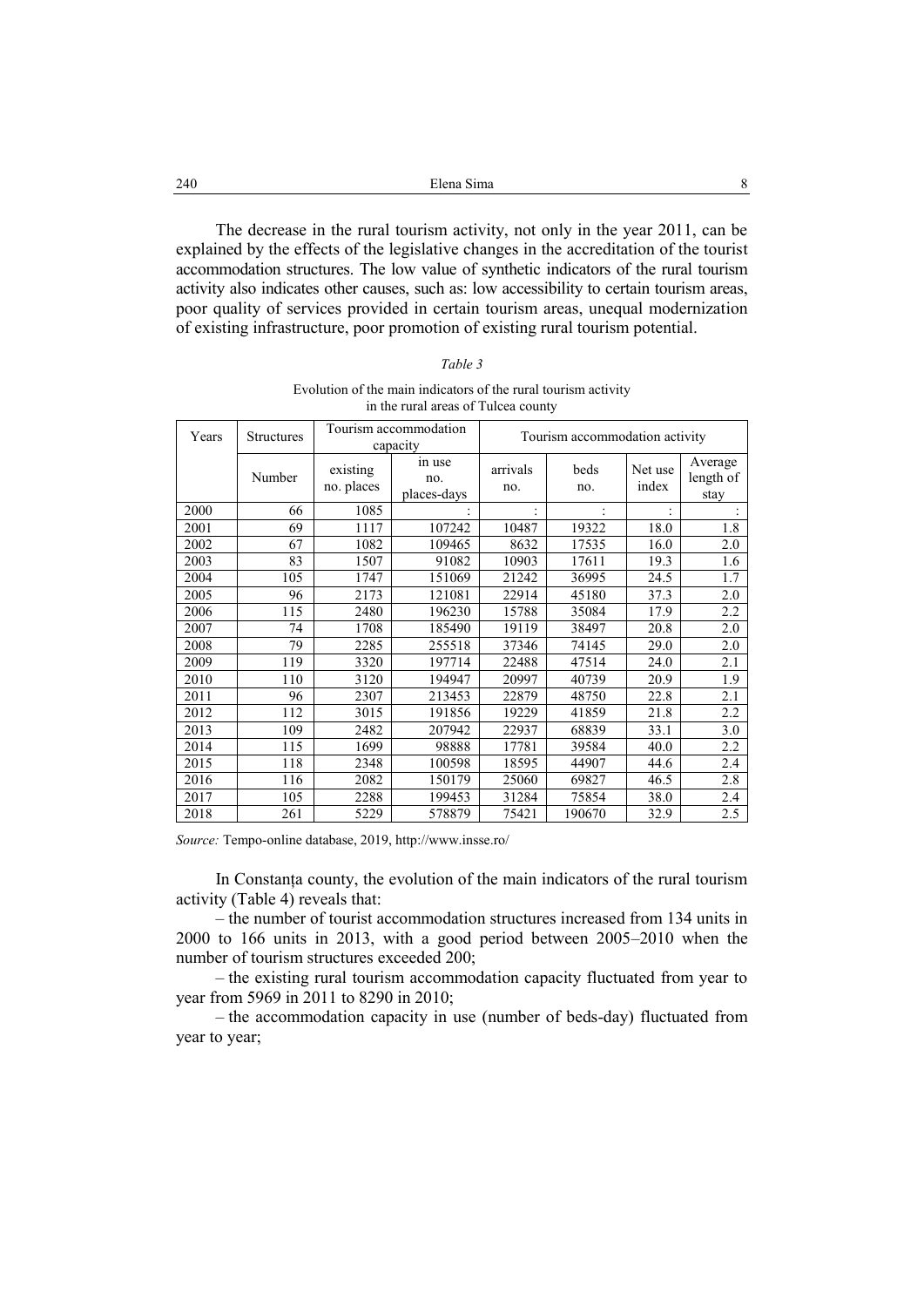– the number of tourists who stayed overnight in the rural tourism accommodation structures had quite a modest evolution;

– the net use index of accommodation capacity and the average length of stay in the rural accommodation structures had an oscillating evolution in the investigated period.

The decrease manifested in the rural tourism activity is explained by legislative changes in the accreditation of the tourist accommodation structures, poor quality of services provided in certain tourism areas, unequal modernization of existing infrastructure, poor promotion of existing rural tourism potential.

### *Table 4*

Evolution of the main indicators of the rural tourism activity in the rural areas of Constanța county

| Years | <b>Structures</b> |                        | Tourism accommodation<br>capacity |                 | Tourism accommodation activity |                     |                              |
|-------|-------------------|------------------------|-----------------------------------|-----------------|--------------------------------|---------------------|------------------------------|
|       | Number            | existing<br>no. places | in use<br>no.<br>places-days      | arrivals<br>no. | beds<br>no.                    | Net<br>use<br>index | Average<br>length of<br>stay |
| 2000  | 134               | 7391                   |                                   |                 |                                |                     |                              |
| 2001  | 137               | 6736                   | 278570                            | 22803           | 116977                         | 42.0                | 5.1                          |
| 2002  | 137               | 6377                   | 321176                            | 18575           | 91300                          | 28.4                | 4.9                          |
| 2003  | 158               | 7181                   | 371705                            | 26630           | 134070                         | 36.1                | 5.0                          |
| 2004  | 181               | 7596                   | 380233                            | 28415           | 129355                         | 34.0                | 4.6                          |
| 2005  | 203               | 7815                   | 324420                            | 23093           | 103236                         | 31.8                | 4.5                          |
| 2006  | 222               | 8093                   | 340085                            | 27755           | 107148                         | 31.5                | 3.9                          |
| 2007  | 223               | 8077                   | 348014                            | 32052           | 124432                         | 35.8                | 3.5                          |
| 2008  | 222               | 7791                   | 372687                            | 34869           | 145658                         | 39.1                | 4.2                          |
| 2009  | 224               | 7758                   | 452561                            | 42620           | 171294                         | 37.8                | 4.0                          |
| 2010  | 231               | 8290                   | 334410                            | 28466           | 103680                         | 31.0                | 3.6                          |
| 2011  | 148               | 5969                   | 472332                            | 35221           | 126073                         | 26.7                | 3.6                          |
| 2012  | 184               | 6582                   | 526031                            | 45589           | 165470                         | 31.5                | 3.6                          |
| 2013  | 181               | 6596                   | 459521                            | 37112           | 133572                         | 29.1                | 3.6                          |
| 2014  | 171               | 6249                   | 428868                            | 42515           | 155313                         | 36.2                | 3.7                          |
| 2015  | 182               | 7337                   | 586135                            | 54625           | 199811                         | 34.1                | 3.7                          |
| 2016  | 181               | 7447                   | 551014                            | 57801           | 213642                         | 38.8                | 3.7                          |
| 2017  | 176               | 7367                   | 533317                            | 62828           | 236892                         | 44.4                | 3.8                          |
| 2018  | 166               | 7694                   | 565267                            | 77015           | 272913                         | 48.3                | 3.5                          |

*Source:* Tempo-online database, 2019, http://www.insse.ro/

The Dobrudgean rural tourism in the Danube Delta or on the seashore is addressed to both Romanian and foreign tourists. The segment that mostly favours this kind of services is represented by second age people and less by senior citizens. The latter prefer the quietness of a rural boarding house, rather than the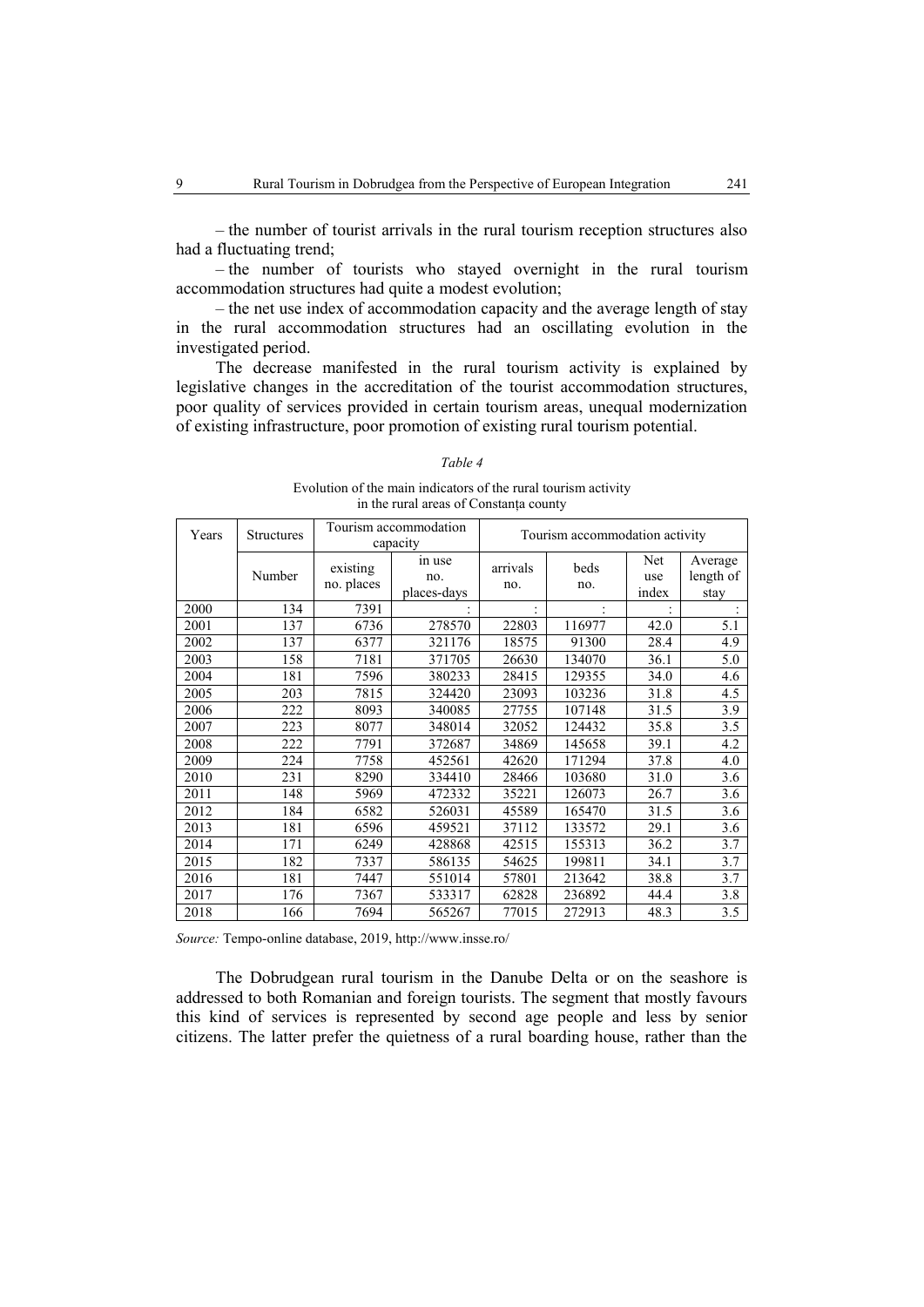turmoil of hotels on the Black Sea shore. We must not neglect the young people, but their share is lower, due to their preference for the hubbub of noise and excitement. The foreign tourists, who mostly ask for the rural tourism supply, are those interested to get familiar with local history and traditions, by visiting the picturesque zones, of great beauty, which preserve the old features and habits: house architecture, folklore clothes, handicrafts, food specialties.

## 4.3. RURAL SETTLEMENTS WITH TOURISM POTENTIAL IN DOBRUDGEA

In the tourism region Dobrudgea, tourism programs can be established for leveraging the tourism potential in the rural areas, throughout the year, with a higher frequency in the warm season for the tourists who come to the seashore. The rural settlements with tourism potential cover the largest part of Dobrudgea.

In the case of Tulcea county, 83% of the territory is represented by natural areas of high scientific and landscape value (the Danube Delta Biosphere Reserve, Măcin National Park, the Danube river plain) and the cultural-historical heritage (the relics alongside the Danube, Niculiţel, Adamclisi, Enisala, Baia centers). Constanţa county, by the balneary and cultural potential in the southern part of the Romanian coastline and the historical, cultural and religious resources from Oltina Plateau, accounts for 59% of this remarkable tourism potential.

In the literature, the rural settlements with tourism function from Dobrudgea or those with tourism function besides their basic function can be classified as follows:

– tourism rural settlements for recreation and helio-marine cure: Agigea, Corbu, Tuzla, Limanu with Vama Veche and 2 Mai, 23 August;

– eco-tourism rural settlements*:* Crişan, Caraorman, Mila 23, Maliuc, Murighiol, Mahmudia;

– cultural tourism rural settlements: Adamclisi, Enisala, Istria, Slava Cercheză;

– agro-tourism rural settlements: Jurilovca, Niculiţel, Oltina, Ostrov, Sarichioi;

– multifunctional tourism rural settlements: Sfântu Gheorghe, Costineşti.

From the point of view of tourist circulation (tourist arrivals and beds), in the investigated period, the most intense tourism activity was noticed in the localities:

– Jurilovca and Murighiol from the Danube Delta (Tulcea county);

– Costinești and Limanu with the villages 2 Mai and Vama Veche on the Black Sea shore (Constanța county).

*Jurilovca* commune (with the villages: Jurilovca – commune residence, Sălcioara and Vișina) has lately become the biggest fishermen community in the Danube Delta, having a Collection and Processing Center for fish caught both from the Danube and from the lakes from the lagoon complex Razim-Sinoe and from those of the Black Sea. The sustained effort of the local communities has also transformed this locality into a tourist attraction point, the housing capacity and the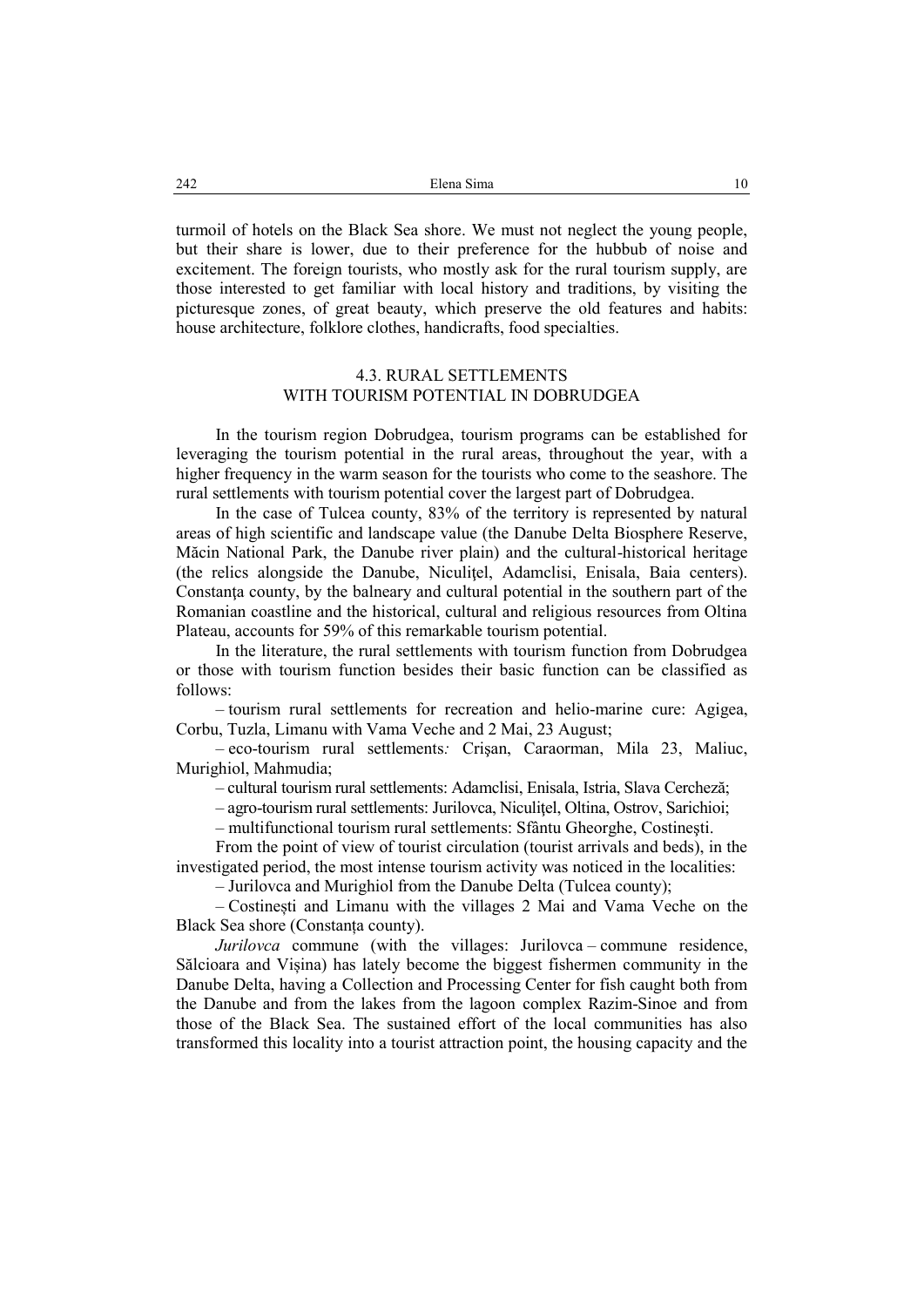tourism activity being supported by the presence of small entrepreneurs, since 2004. The number of tourists arrived and bedded in the tourism reception structures in Jurilovca has also increased, due to the fact that from this locality you can reach by boat Gura Portiței, a vacation village located on the narrow land strip between Golovița lake and the Black Sea, while by car you can get to the ruins of the ancient Greek and Roman fortress Arganum (dating from the  $7<sup>th</sup>$  century B.C.), partially restored.

*Murighiol* commune, by its housing and tourism capacity, is an attraction point accessible to tourists, as in the village proximity there is a network of canals by which you can enter the most savage and picturesque area from the Danube Delta Biosphere Reserve.

In *Costinești,* the tourism activity started in the 1920s, it developed with the opening of the first pioneers' camp in the year 1949 and continued, ten years later, when they opened the international students' camp (with a few hundreds of blue tents on the seashore); in the year 1966, the locality was declared youth resort. After the year 1989, Costinești was officially registered on the list of tourist resorts of national interest, as well as on the list of spa resorts attested (in the year 2004) by the General Directorate of the National Authority for Tourism within the Ministry of Transports, Constructions and Tourism, due to the beneficial climate factors and conditions for maintaining and improving people's health and/or work capacity, as well as for rest and relaxation.

*Limanu* commune is a locality ''full of life and colour'', due to the villages 2 Mai, which in summer time, becomes one of the most preferred resorts on the Romanian seashore and Vama Veche, which became a tourism brand of national importance with a unique resonance space of freedom and harmony with nature. The main attraction of the two mini-resorts is the proximity to nature, the simple free-spirited atmosphere, and the low housing fees and the convenient prices for fish-based dishes, from fresh fish from the Black Sea. In the area, there are also two other natural attractions: the huge Limanu Cave (with an area of 3400 m²), full of ramifications, it used to be inhabited for thousands of years, and the objects found here date from different historical periods, each room of the cave had a certain functionality; Hagieni Forest, a natural reserve with zoological and botanical profile, spread on 100 ha, with limestone plateaus, with steppe and bushes, a place where anyone can realize the significance of the Dobrudgean biodiversity, where three of the most poisonous serpent species are living (e.g. the Dobrudgean horned viper).

From Figure 1, it results a good evolution of the number of tourist arrivals in the tourism accommodation structures from Costinești, which is a holiday destination for the young people, considered a youth resort or summer festivals resort.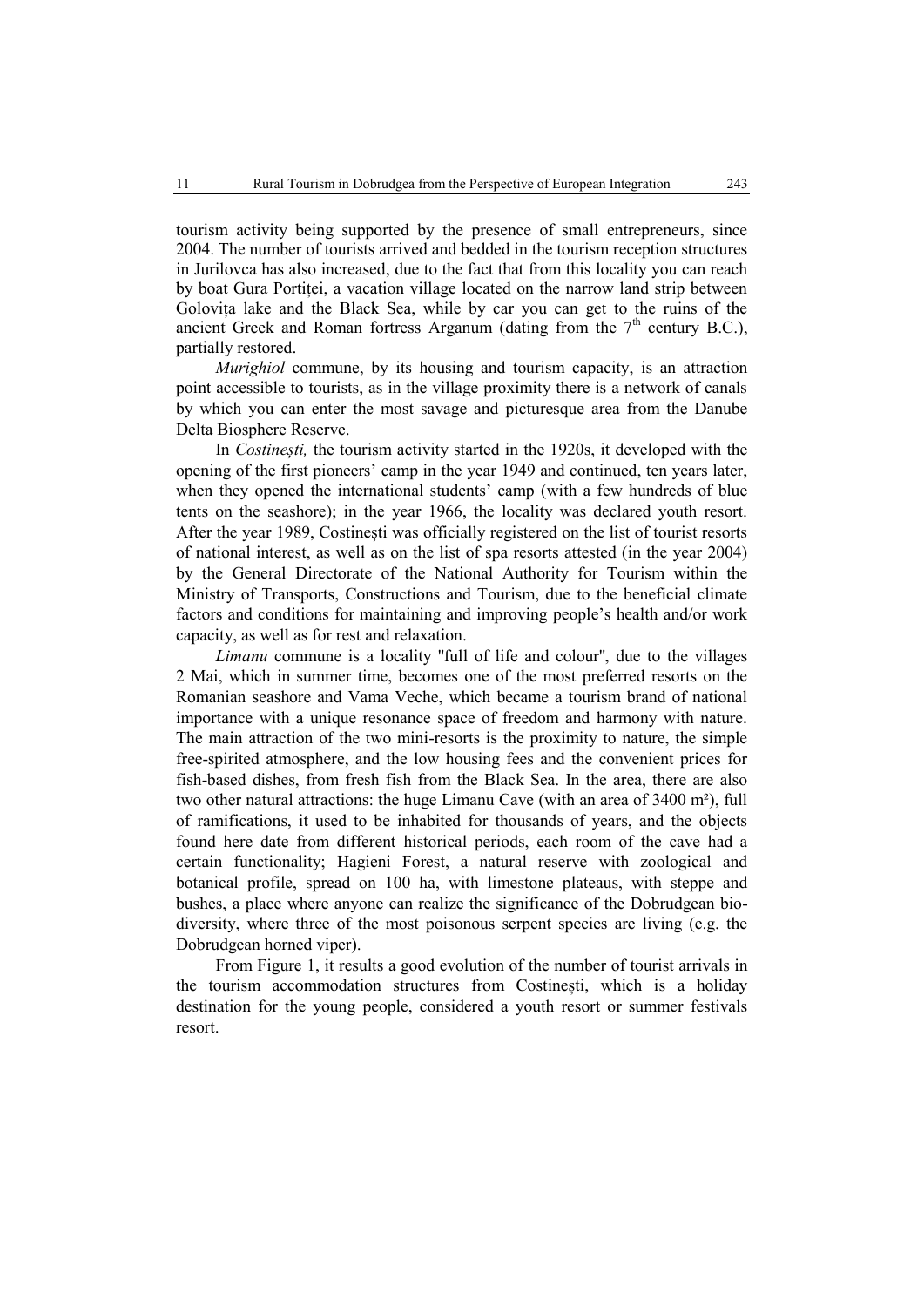

*Source*: Tempo-online database, 2019, http://www.insse.ro/

Figure 1. Evolution of the number of tourist arrivals in the rural tourism accommodation structures, in the investigated rural tourism localities, in the period 2001–2018

In Costinești, the beach is wide, the sea water is clean, and the sand is soft; the tourist accommodation structures (bungalows, villas, wood and stone cottages, discos) have been mainly designed for the young people.

The legal framework, the importance attached to rural tourism at local and national level, the development of the general and specific infrastructure are some of the conditions underpinning the evolution of the net utilization indices of the tourist accommodation capacity in use (calculated by the ratio of the number of overnight stays to the tourist accommodation capacity in use in a certain period). For the investigated localities, this index had a fluctuating trend (Fig. 2).

In Figure 2, we can notice that in Jurilovca, the development and consolidation of a positive attitude towards tourism had a different evolution. Although the period of economic crisis had a word to say, leisure tourism grew fast, mainly for recreational and sport fishing activities. In direct relation to the flow of tourists, they developed the transport on Golovița lake to the vacation village Gura Portiței, and the number of tourism circuits increased, organized for visiting the Danube Delta.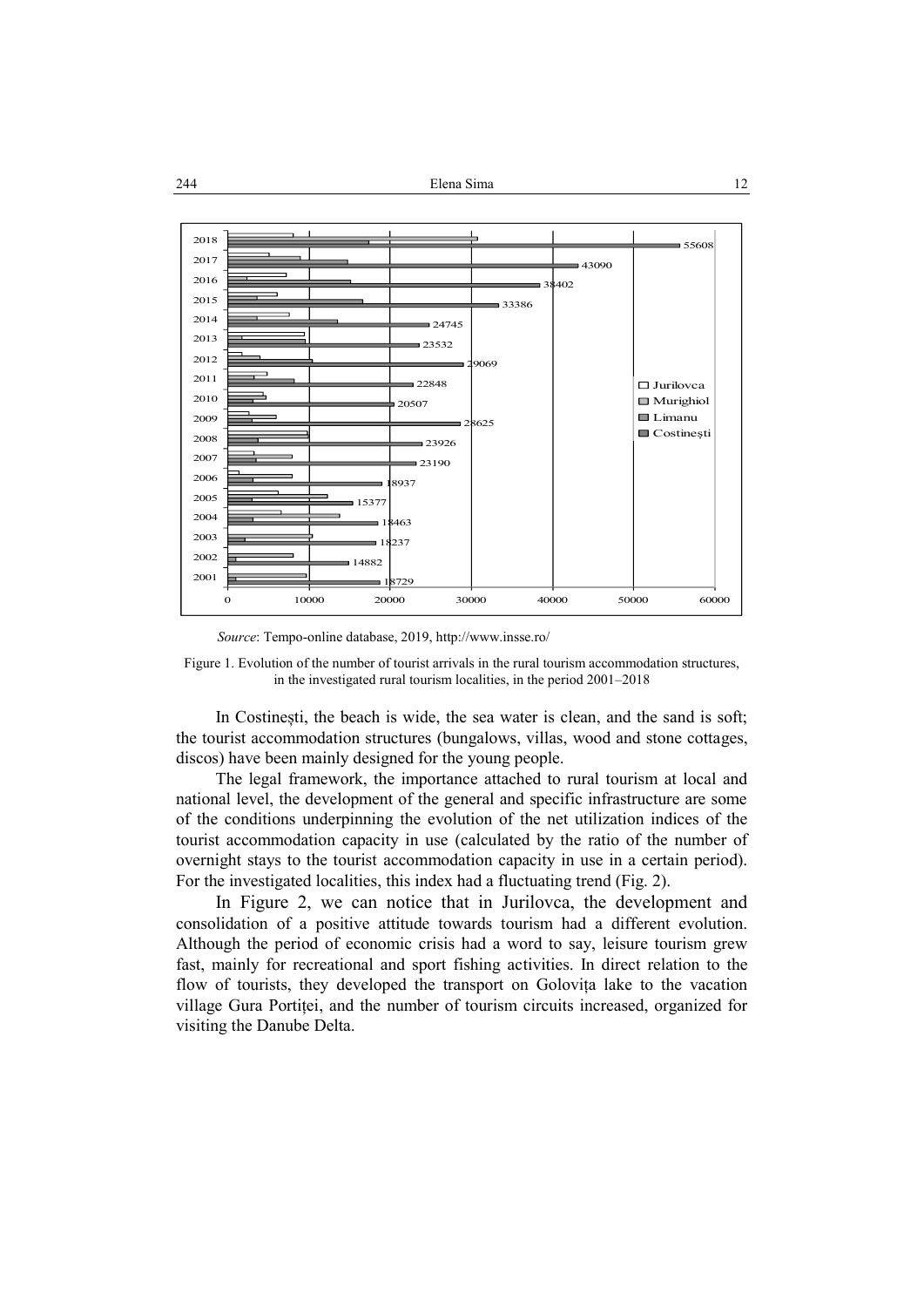

*Source*: Tempo-online database, 2019, http://www.insse.ro/

Figure 2. Evolution of the net use index of the tourist accommodation capacity, in the investigated rural localities, in the period 2001–2018

The thematic tourism for Dobrudgea is complemented by the tourism routes with particular thematics, namely:

– The Macin Stories in the villages from Macin Mountains National Park (the history, fauna and flora of this part of Dobrudgea);

– The circuits of Dobrudgea's citadels (located on the right bank of the Danube and on the Black Sea shore);

– The circuit of churches and monasteries (located throughout Dobrudgea's territory);

– Wine Road (Dobrogea is the most blessed region from Romania in this respect).

In Dobrudgea you can find good conditions for growing vineyards anywhere you go, the entire region having excellent soils and climate for vine growing. Plenty of light and warm weather and little rain together with the limestone soils of Dobrudgea create the necessary premises for making the best wines in Europe. The quality of wines from this region is proven by numerous golden medals won at prestigious international contests by the winemakers in this region.

An entire collection of archaeological objects and inscriptions speak of the importance of vine growing in the life of the ancient cities along the Romanian seashore of the Black Sea. Some of the main vineyards are *Murfatlar* (certainly one of the most promising in Romania), *Sarica, Niculițel, Istria, Babadag*. Besides the main vineyards, there are many independent small vineyards scattered all over Dobrudgea region. The grapes grown here are both old native grapes and new imported grapes. The most important varieties are: Cabernet Sauvignon, Chardonay, Pinot Gris, Pinot Noir, Columna, Merlot, Muscat Ottonel, Italian Riesling, Sauvignon, Feteasca Neagra, Feteasca Regala, Aligote and Babeasca Neagra.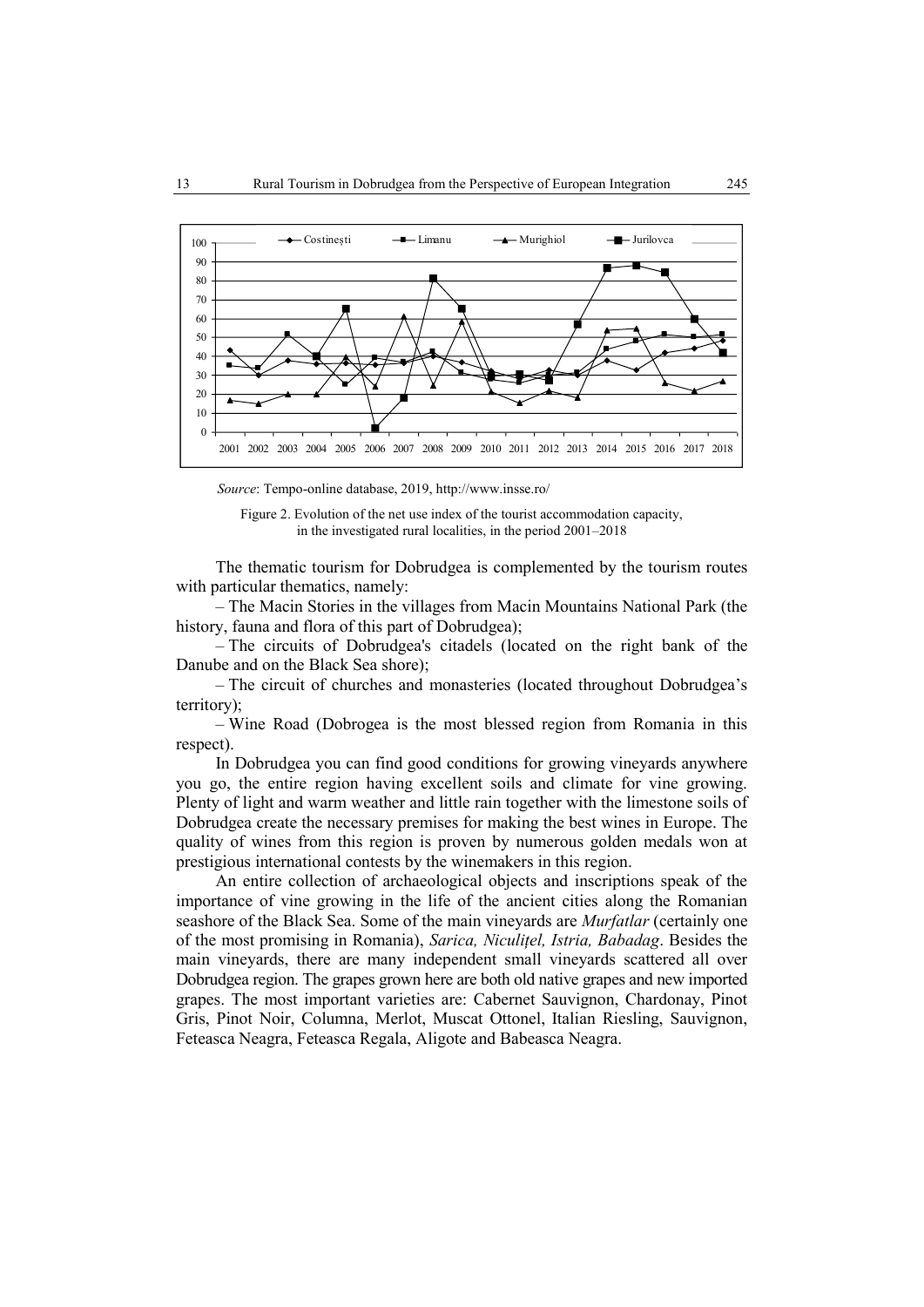*Murfatlar Winery*, Romania's largest wine producing region, is located 10 miles west from the Black Sea coast. Over 300 days of sunshine, along with cool breezes from the sea, make this area ideal for the production of medium-dry and sweet wines, such as late harvest Chardonnay, Pinot Gris and Muscat Ottonel. Red wines are also produced at Murfatlar, Cabernet Sauvignon and Pinot Noir being the most popular.

*Sarica Niculițel Winery,* located in the northern part of Dobrudgea, near Tulcea, and surrounded by hills laden with vines, is well-known for the centuriesold winemaking tradition. The wormwood wine of Niculițel has a special local technique: three quarters of the barrel is filled with white and black grapes, on top of which wormwood flowers, quinces and apples are added, after which wine or must is poured in. Other highly appreciated wines produced at Sarica Niculițel include Aligote, Riesling, Feteasca Regala, Sauvignon Blanc, Muscat Ottonel, Merlot and Pinot Noir.

Dobrudgea was one of the most multicultural spaces of the continent, with a rich diversity of languages, religions and customs. Although nowadays the ethnic groups are less numerous, their presence and culture decisively contribute to the cultural charm of Dobrudgea, to the folk and gastronomy traditions, etc.

The cuisine of Dobrudgea, mainly based on fish, as the region is close to the Black Sea, the Delta and the Danube River, is a mix of Romanian, Greek, Turkish, Tatar and Bulgarian flavors and recipes. One of the traditional dishes of the region is the *Tripe Soup*. To make this delicious soup, beef tripe is mixed with carrots, onions, pepper and garlic. It is flavored with vinegar or sour cream afterwards. The delicious local salad, called *salata dobrogeana* (Dobrudgean salad), is made of fresh vegetables, pepper, cucumbers, tomatoes, onion, to which boiled eggs, grated cheese, minced dill or parsley are added. The *sarailie* cake, with walnuts or almonds dipped in syrup, makes an excellent dessert. The most popular dish in the Danube Delta is the Fisherman's Soup. In a big cast-iron pot, water is brought to a boil with vegetables and some 10 to 15 species of small fish. The liquid is then strained, and the small fish removed. Big chunks of sturgeon, carp or pike are then boiled in the broth. The fish soup makes two dishes: first, the broth is served with a wooden spoon and then the big chunks of fish are sprinkled with chili pepper or garlic. Afterwards, *saramura,* prepared from big chunks of carp broiled on the stove or on a spit, is served with polenta and garlic sauce. Other local specialties: *ciorba de burta* (beef tripe soup) seasoned with vinegar or sour cream, *plachie de crap* (carp stew with onions and oil).

## 4.4. FACTORS WITH POTENTIAL IMPACT ON RURAL TOURISM DEVELOPMENT IN DOBRUDGEA

There is a multitude of actors involved in the development of rural tourism in Romania. Some of them play a more important role than others, but each brings a special contribution to the development of rural tourism.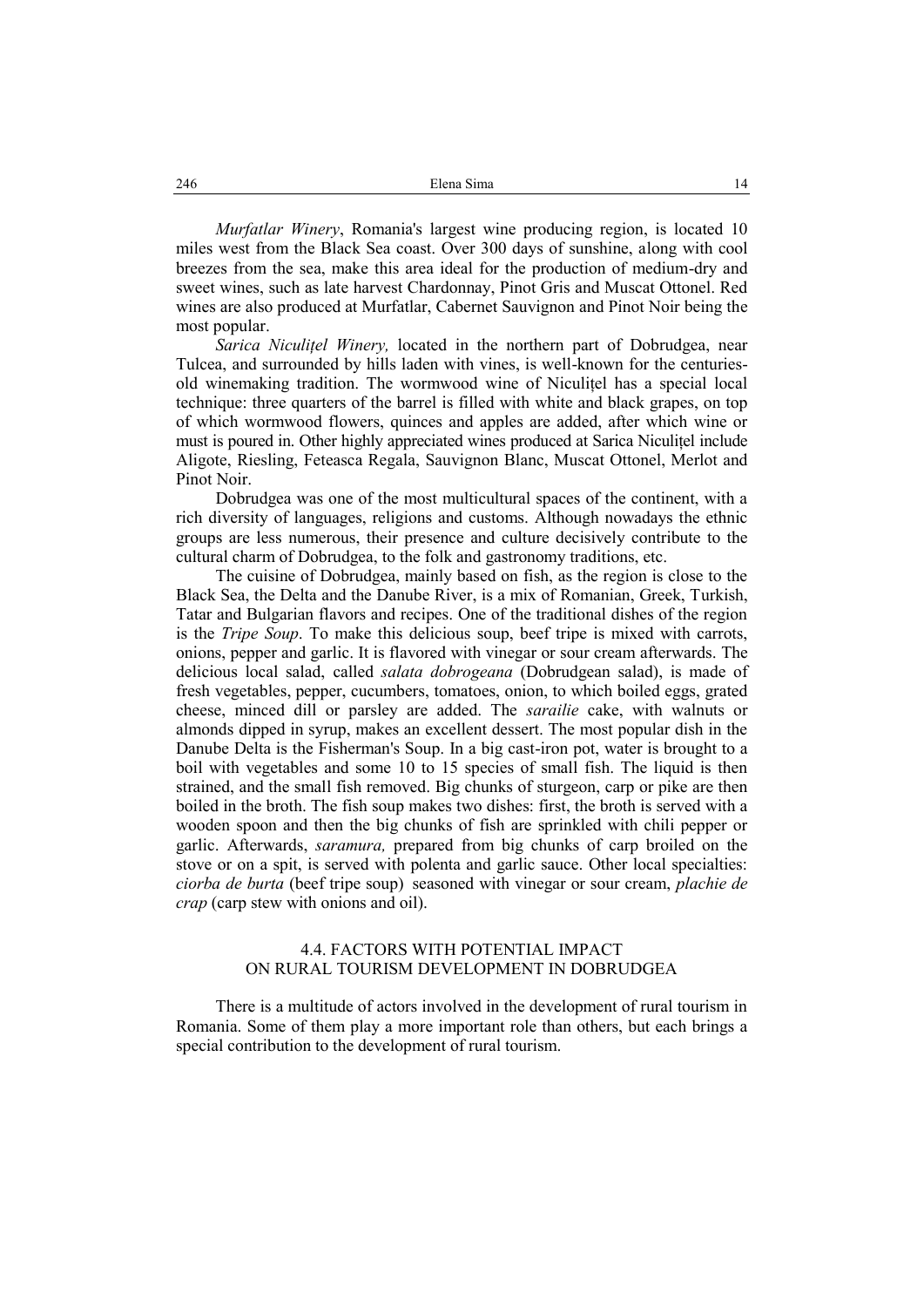The first signs of encouraging tourism in rural area were seen in the year 1994, after the creation of the legal framework on the development of mountain areas, of the Danube Delta and the Black Sea Coast, when facilities were created for power supply, edible water and sewerage systems and tax exemption for a 10 year period for the households (with 3–20 rooms) that initiated such an activity, but mainly through the creation of certain organizations to guide and coordinate the network of farms included in the rural tourism system.

The years that have passed since Romania joined the European Union, in the year 2007, represent a time of radical change for the rural areas, with more or less positive effects. Romania received European financial support for the development of rural tourism and recreational activities in the countryside both before and after its accession to the European Union.

In the investigated region, similarly to the national level, the development and promotion of tourism activities in the rural area was intensified through the implementation of various European Union programmes. These programmes were mainly a source of financing and focused on several aspects:

– to increase, improve and diversify the small-scale tourist accommodation facilities and private investments in leisure tourism infrastructure;

– to develop the tourism information and promotion centers and to improve and diversify the tourism services related to rural tourism through promotion and information materials, orientation, counselling and training in the entrepreneurial and non-agricultural sector, provided to the rural area inhabitants.

Similarly to the situation at national level, in Dobrudgea, the rural tourism activity is being promoted through the National Association of Rural, Ecological and Cultural Tourism (ANTREC) Bucharest, which publishes catalogues, brochures and booklets for international and national use. The edited catalogues comply with the coding by the European Federation of Rural Tourism (EUROGITES) regarding the pictograms for each tourism boarding house. The rural tourism supply is promoted through the Romanian National Tourism Fair, but also through exhibitions, fairs and international tourism stock exchanges, in which ANTREC participates.

For Dobrudgea, in strict accordance with EUROGITES strategies, the following are recommended:

– development of local chains for rural tourism;

– introduction and widespread use of information technology (IT) in order to achieve a concentration of rural tourism supply in a particular region or county;

– intensive and extensive development of professional associations in the rural tourism sector;

– increasing the role of marketing and promotion, and actual implementation of the concept of umbrella branding and sub-branding;

– legislative changes in favour of the micro-enterprises in the rural tourism sector;

– stimulating feed-back of tourists' experience;

– establishing public-private partnerships in rural tourism activity.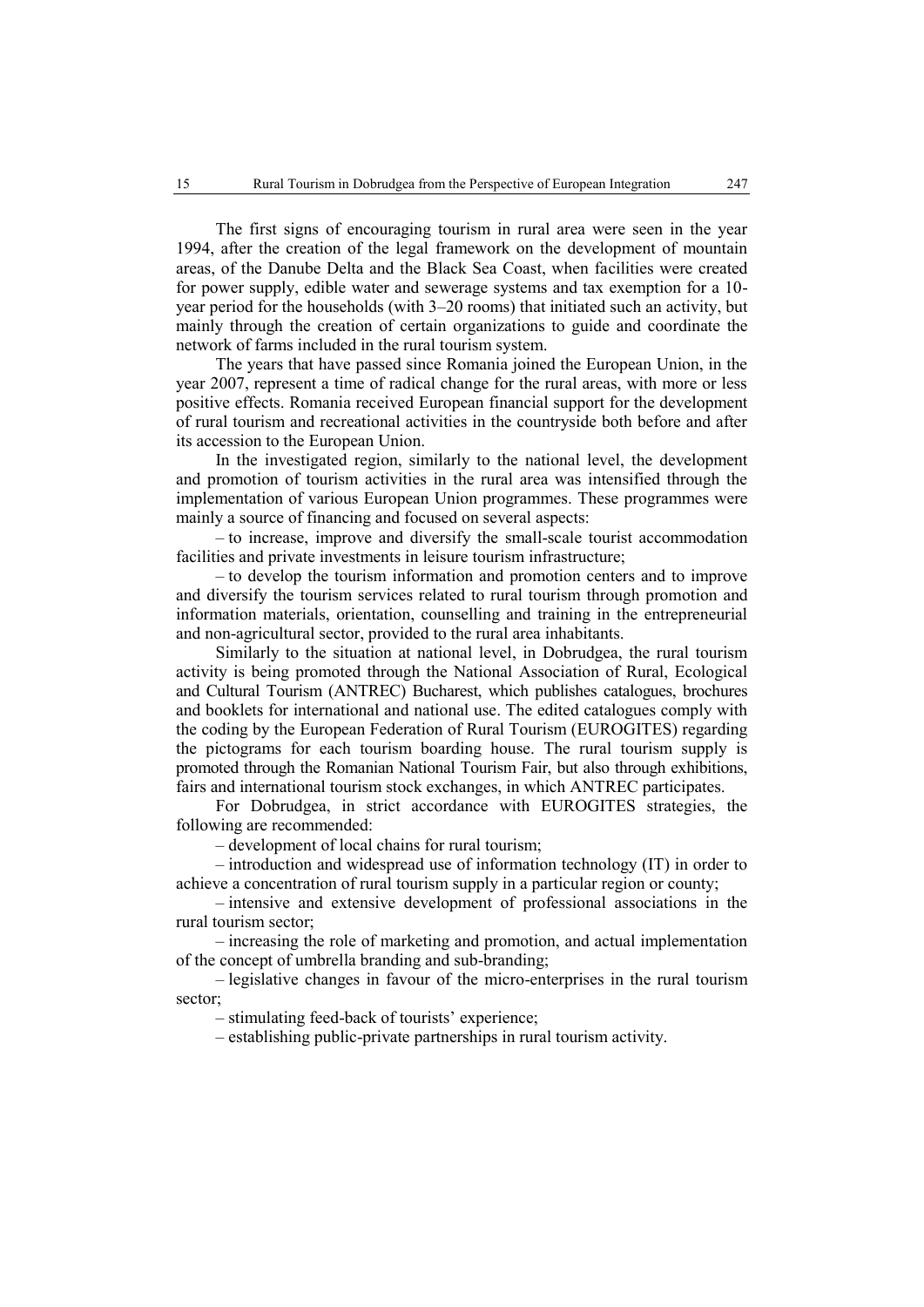According to our analysis, the reasons why rural tourism is not considered a representative product for the Dobrudgean tourism are the following: insufficient promotion of rural tourism activities, limited collaboration between the most important actors, lack of investments in this sector and absence of tourism policies, repeated blocking of the initiatives of local authorities to develop projects in local tourism, lack of coherence and absence of a strategy at central authorities level, lack of a coherent vision for the development of Romanian tourism, lack of successive governments' interest in the development and promotion of Romanian tourism.

At the same time, this situation also has some other causes that have contributed to this evolution, namely:

– low infrastructural facilities;

– decreasing public resources;

– depopulation trends;

– adverse weather conditions;

– low economic profitability of some agricultural activities;

– lack of transport infrastructure and services in the countryside.

In order to obtain good results in the Dobrudgean rural tourism activity, the following are necessary:

– improvement of infrastructure to support the rural tourism business;

– continuing to reduce bureaucracy in setting up and operation of agro-tourist boarding houses;

– a better information of the population on the governmental programmes for private initiative stimulation;

– popularization of the successful business examples of the Romanian entrepreneurs.

In the future, in order to improve the living standard in the rural areas, it is of utmost importance to create and maintain sustainable jobs, to initiate and consolidate businesses, to develop products, services and activities based on the existing potential.

The institutions responsible for the evaluation of NRDP implementation consider that the actions in accessing and implementing European projects represent an important stage for both applicants and beneficiaries, who have learnt lessons and gained experience that will be used for the next programming periods, too.

The clear and unequivocally inflow of EU funds contributed to the development of services related to rural tourism and to the increase of the living standard of the rural people, through the development of the rural economy and of the entire rural space.

### **5. CONCLUSIONS**

The rural tourism is an opportunity in many regions, where it begins to take its rightful place in the context of pollution increase and of a stressful life. In this context, modern people need revival through direct contact with nature and active involvement in the development of tourism activities, and this requirement can be satisfied much easier by rural tourism than by any other form of tourism.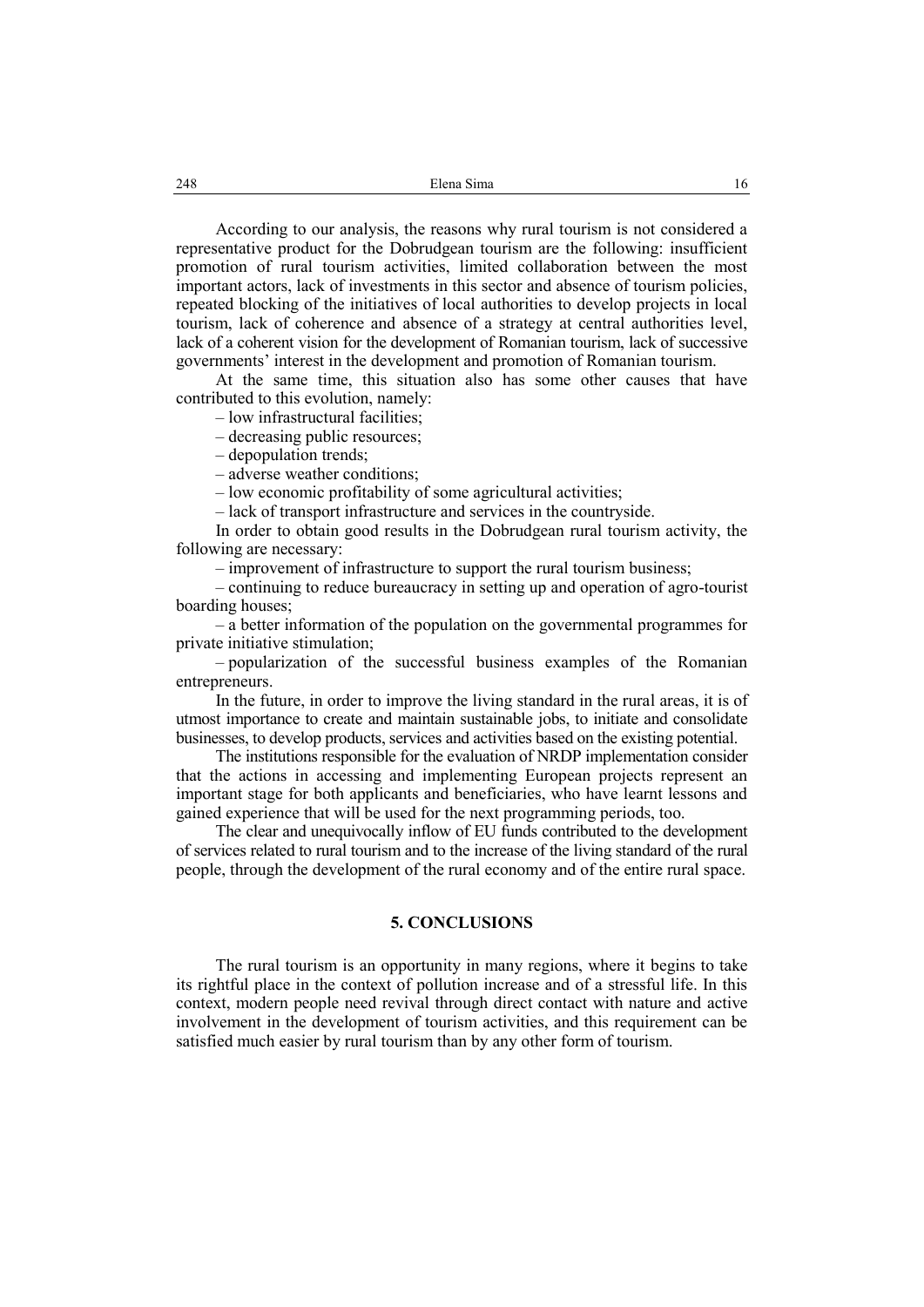Dobrudgea's tourism vocation is conferred by its geographic position, as well as by the cultural and historical profile. Taking this into consideration, Dobrudgea can easily develop many types and forms of tourism, namely: summer tourism, business tourism, cultural-historical tourism, religious tourism, rural tourism, agrotourism and ecotourism. The existence of the Black Sea shore and of the Danube Delta on the territory of the South-East region confers a unique status of this region, which is also similar to the development of its particular form of tourism, namely summer tourism.

With Romania's accession to the EU, the competitiveness of the tourism activity of the investigated rural localities located in the Danube Delta Biosphere Reserve and on the Black Sea shore increased. A first finding reveals that the rural tourism accommodation structures are more characteristic for Tulcea county than for Constanța county, where there is a large number of urban tourism accommodation structures.

The statistical data show us that the main types of establishments with accommodation functions, where the tourism activity of the rural settlements is developed, are the following: hotels, villas and agro-tourism boarding houses. Their number, the degree of comfort and their endowments have fluctuated from year to year and from one locality to other. However, the number of tourist accommodation structures decreased in the last years, yet the tourist accommodation capacity in operation and the comfort degree followed an increasing trend in both counties.

In the investigated period, in the rural area, the number of tourists who arrived and stayed overnight had a fluctuating trend in both counties, a similar trend to that at national level. The two indices that were calculated on the basis of statistical data revealed the following: i) the net use index of accommodation capacity in Constanța county was higher than that in Tulcea county; in dynamics, this index fluctuated in the two counties in the investigated period; ii) the average length of stay had higher values in Constanța county, yet in dynamics, this index also fluctuated.

Investigating Dobrudgea's rural area, we can find out that this is the depository and preserver of an inestimable thesaurus of architecture and art with historical monuments and relics, as well as of a high value ethnical and folkloric heritage. In this context, the rural tourism, as alternative to the seasonal seashore tourism, does not depend to the same extent on the seasonality that characterizes the classical tourism from Dobrudgea and can contribute to the socio-economic development of the rural area.

The development of the entrepreneurial initiatives in rural tourism takes place in the context marked by the significant increase, both in qualitative and quantitative terms, of the accommodation units in the rural area in recent years, due to individual investors and finance from the governmental pre-accession and postaccession programs (SAPARD, NRDP 2007–2013 and NRDP 2014–2020), as well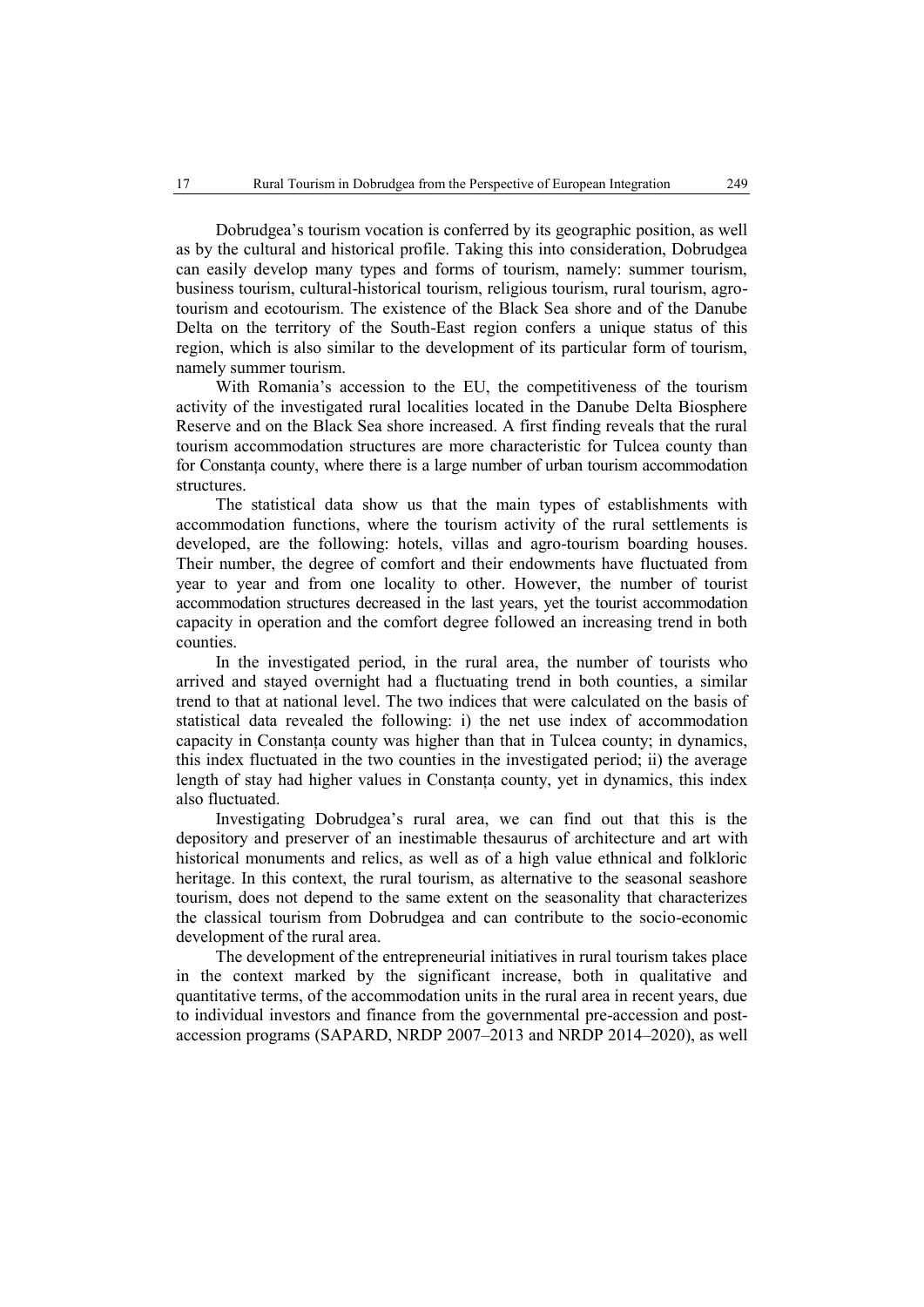as to the activities of organizations following the ANTREC model, which support the rural suppliers of tourism services to penetrate the market and help the rural communities to appreciate the importance of tourism and understand what advantages they can get from tourism.

However, according to our analysis, the reasons why the rural tourism is not considered a representative product for the Dobrudgean tourism are the following: insufficient promotion of rural tourism activities, limited collaboration between the most important actors, lack of investments in this sector and absence of tourism policies, repeated blocking of local authorities' projects in local tourism, lack of coherence and absence of a strategy at central authorities level, lack of a coherent vision for the development of Romanian tourism, lack of successive governments' interest in the development and promotion of Romanian tourism.

To sum up, following the analysis, it results that there is a great number of opportunities provided to rural entrepreneurs by Dobrudgea's tourism potential, yet these are not sufficiently valorized. In the future, in order to improve that, it is of utmost importance to initiate and consolidate businesses, to develop products, services and activities based on the existing potential.

#### REFERENCES

- 1. Boia L., (2007), *România țară fără frontieră a Europei*, Editura Humanitas, București.
- 2. Cosma M., R., Buzoianu O., (2015), *Rural tourism – a chance for rural development in Romania*, [http://conferinta.academiacomerciala.ro/](http://conferinta.academiacomerciala.ro/CD2015/ARTICOLE/3/RURAL%20TOURISM%20%20IN%20ROMANIACosmaBuzoianu.pdf)
- 3. Damian Nicoleta, Dumitrescu Bianca, (2009), *Sustainable development prospects for the Danube Delta rural communities*, Romanian Journal of Geography, No. 53(2), Bucharest, p. 153–163.
- 4. Ionașcu, V., (2011), *Dobrogea. Studiu de geografia turismului*, București, Editura Universitară.
- 5. Ionaşcu, V., Ciangă, N., (2006), *The tourist regionalisation of Dobrudja*, Romanian Review of Regional Studies, vol. II, no. 3, p. 81–86.
- 6. Nistoreanu P., (2007), *Appreciations on the rural tourism phenomenon*, Journal of tourism, no 3, pp.16–23, http://www.revistadeturism.ro/rdt/article/view/229/137
- 7. Popescu Agatha, (2016), *The position of tourist and agro-tourist guesthouses in Romania's accommodation structures*, Scientific Papers Series Management, Economic Engineering in Agriculture and Rural Development, Vol. 16, Issue 1, p. 417–424.
- 8. Popescu, Agatha, (2016), *Research on the economic efficiency in Romania's tourism,* in Scientific Papers Series Management, Economic Engineering in Agriculture and Rural Development, vol.16, Issue 1, p. 411.
- 9. Sima, Elena, (2014a), *Rural tourism in Dobrudgea*, Management Strategies, Year VII, Special issue, Independenţa Economică Publishing, Piteşti, p. 734–740.
- 10. Sima, Elena, (2014b), *Rural and historical tourism in Dobrudgea*, Scientific Papers Agrarian Economy and Rural Development – Realities and Perspectives for Romania, p. 272–277.
- 11. Sima, Elena, (2016a), *Assessment of natural and anthropic potential of the rural tourism in Dobrudgea*, Scientific Papers. Series Management, Economic Engineering in Agriculture and Rural Development, Vol. 16(1): 481–486.
- 12. Sima Elena, (2016b), *Sustainable development in Dobrudgea by promoting tourism activities in rural areas,* Journal Agricultural Economics and Rural Development, Year XIII, no.2, p. 239– 252.
- 13. \*\*\* NIS, database available on www.tempo-online, http://www.insse.ro/